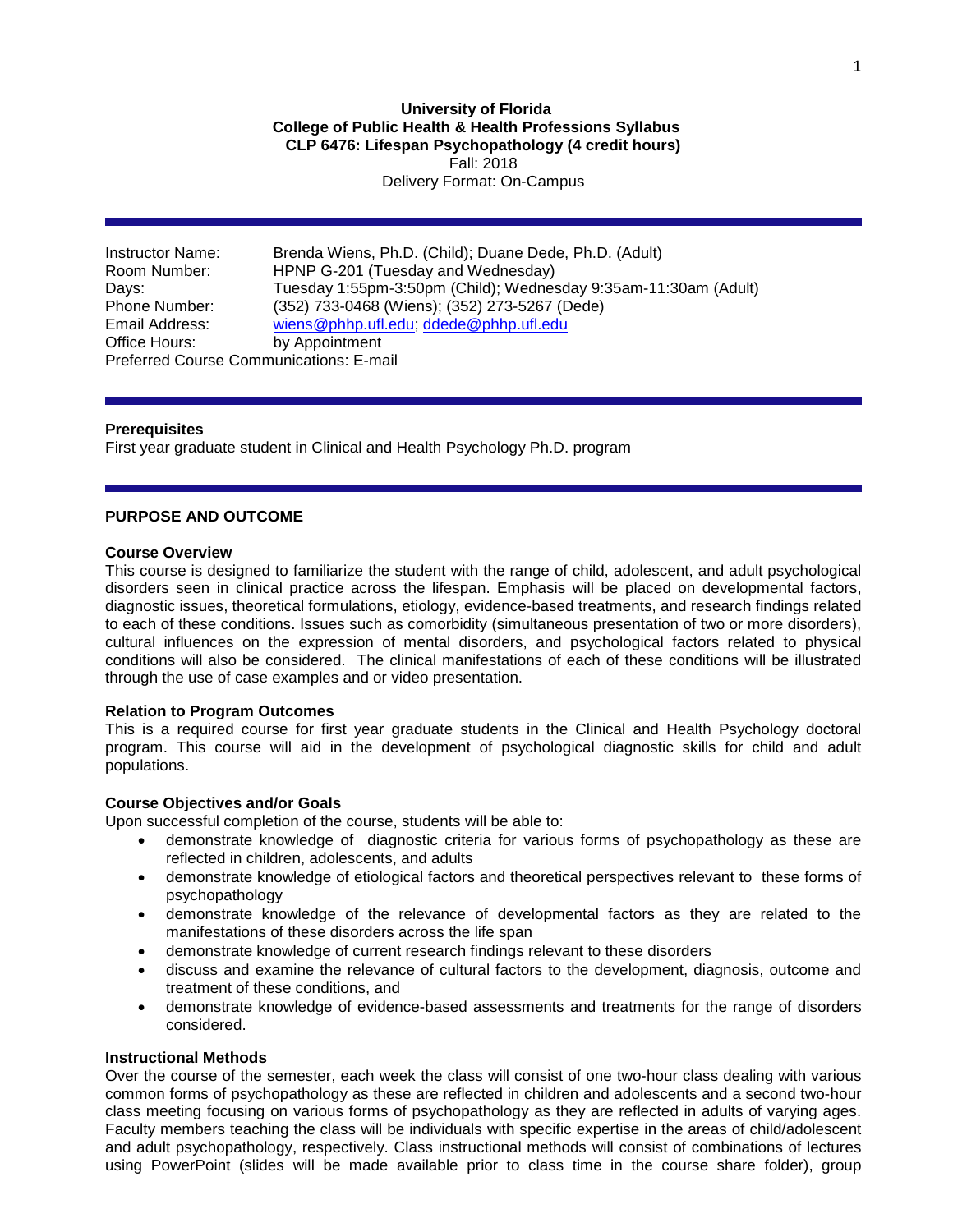discussions, presentation of clinical case material and demonstrations. In addition, adult psychopathology lectures will be supplemented by a "movie night" (attendance is optional but encouraged) which will include viewing and discussions of cinematic depiction of psychopathology and its social context. A list of movies has been identified and additional ideas will be solicited from participants. Both the child and adult psychopathology portion of the class will also require students to prepare a **30 minute presentation** on topics that will be assigned/chosen during the first week of class.

# **DESCRIPTION OF COURSE CONTENT**

## **Topical Outline/Course Schedule**

| Week                    | Date(s)              | Topic(s)                                                                                     | Readings                         |
|-------------------------|----------------------|----------------------------------------------------------------------------------------------|----------------------------------|
| 1                       | 8/22/18              | Lifespan issues in psychopathology, diagnosis and                                            | **Please see reading list in the |
|                         |                      | classification of psychological disorders                                                    | Appendix to this syllabus**      |
| $\overline{2}$          | 8/28/18              | Development and risk factors in psychopathology                                              | **Please see reading list in the |
|                         |                      |                                                                                              | Appendix to this syllabus**      |
|                         | 8/29/18              | Other Psychotic Disorders, Dissociative Disorders                                            |                                  |
|                         |                      | and Impulse-Control Disorders                                                                |                                  |
| 3                       | 9/4/18               | Overview of DSM-5 Neurodevelopmental Disorders;                                              | **Please see reading list in the |
|                         |                      | Autism Spectrum Disorder                                                                     | Appendix to this syllabus**      |
|                         |                      |                                                                                              |                                  |
|                         | 9/5/18               | Neurocognitive Disorders (Delirium, Dementia and                                             |                                  |
|                         |                      | other Cognitive Disorders)                                                                   |                                  |
| $\overline{\mathbf{4}}$ | 9/11/18              | Autism Spectrum Disorder (con't); Intellectual                                               | **Please see reading list in the |
|                         |                      | <b>Disabilities</b>                                                                          | Appendix to this syllabus**      |
|                         |                      |                                                                                              |                                  |
|                         | 9/12/18<br>9/18/18   | Anxiety Disorders in early, middle, and later adulthood<br>ADHD in childhood and adolescence |                                  |
| 5                       |                      |                                                                                              | **Please see reading list in the |
|                         | 9/19/18              |                                                                                              | Appendix to this syllabus**      |
| 6                       | 9/25/18              | Substance-related and Addictive Disorders<br>ADHD (con't); Tic Disorders; Specific Learning  | **Please see reading list in the |
|                         |                      | <b>Disorders</b>                                                                             | Appendix to this syllabus**      |
|                         |                      | Case conceptualization assignment (child) due on                                             |                                  |
|                         |                      | 9/28 by 5pm                                                                                  |                                  |
|                         |                      |                                                                                              |                                  |
|                         | 9/26/18              | Schizophrenia spectrum                                                                       |                                  |
| $\overline{7}$          | 10/2/18              | <b>Oppositional Defiant Disorder/Conduct Disorder</b>                                        | **Please see reading list in the |
|                         |                      |                                                                                              | Appendix to this syllabus**      |
|                         |                      |                                                                                              |                                  |
|                         | 10/3/18              | 3 student presentations (adult)                                                              |                                  |
| 8                       | 10/9/18              | Adolescent Substance Use; 1 student presentation                                             | **Please see reading list in the |
|                         |                      | (child)                                                                                      | Appendix to this syllabus**      |
|                         |                      |                                                                                              |                                  |
|                         | 10/10/18             | Somatic Symptom and Related Disorders; Sleep-                                                |                                  |
|                         |                      | <b>Wake Disorders</b>                                                                        |                                  |
| 9                       | 10/16/18             | Dr. Wiens out - Dr. Alana Rawlinson will guest lecture                                       | **Please see reading list in the |
|                         |                      | on Pediatric Psychology, and Elimination Disorders:                                          | Appendix to this syllabus**      |
|                         |                      | <b>Enuresis and Encopresis</b>                                                               |                                  |
|                         |                      |                                                                                              |                                  |
|                         | 10/17/18<br>10/23/18 | <b>Adult Midterm</b>                                                                         |                                  |
| 10                      |                      | <b>Child and Adolescent Mood Disorders</b>                                                   | **Please see reading list in the |
|                         |                      |                                                                                              | Appendix to this syllabus**      |
|                         | 10/24/18             | Depressive, Bipolar, and related disorders                                                   |                                  |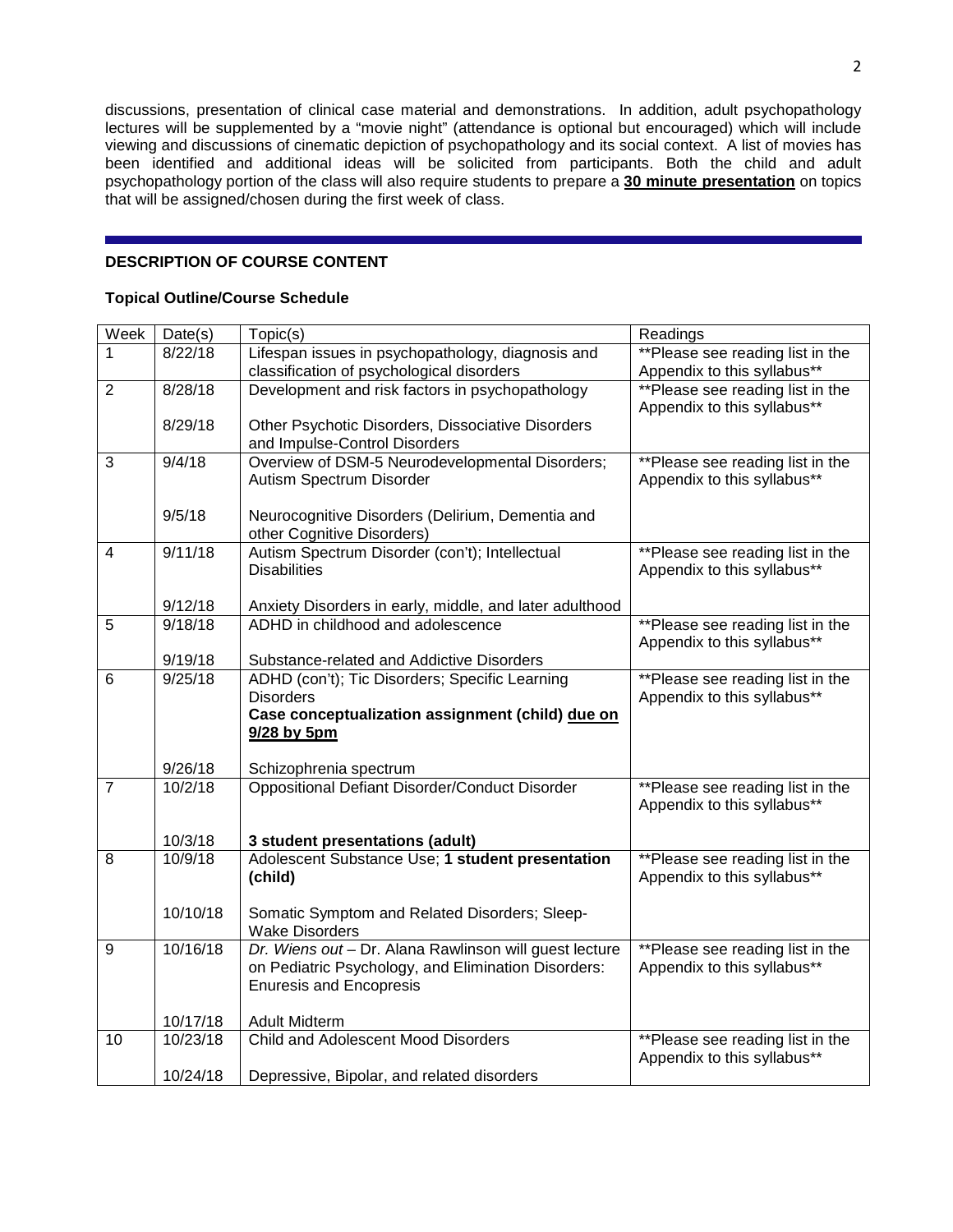| Week | Date(s)  | Topic(s)                                               | Readings                         |
|------|----------|--------------------------------------------------------|----------------------------------|
| 11   | 10/30/18 | 2 student presentations (child); Fact-finding cases    | **Please see reading list in the |
|      |          | Case conceptualization assignment (child) due by       | Appendix to this syllabus**      |
|      |          | 9am                                                    |                                  |
|      |          |                                                        |                                  |
|      | 10/31/18 | Depressive, Bipolar, and related disorders (con't);    |                                  |
|      |          | Quiz (adult)                                           |                                  |
| 12   | 11/6/18  | Anxiety Disorders in children and adolescents          | **Please see reading list in the |
|      |          |                                                        | Appendix to this syllabus**      |
|      | 11/7/18  | 2 student presentations (adult)/case videos            |                                  |
| 13   | 11/13/18 | Anxiety Disorders in children and adolescents (con't); | **Please see reading list in the |
|      |          | Obsessive-Compulsive Disorder in children              | Appendix to this syllabus**      |
|      |          |                                                        |                                  |
|      | 11/14/18 | <b>Personality Disorders</b>                           |                                  |
| 14   | 11/20/18 | Trauma and Stressor-Related Disorders in Childhood     | **Please see reading list in the |
|      |          | and Adolescence; 2 student presentations (child);      | Appendix to this syllabus**      |
|      |          | Case conceptualization assignment (child) due by       |                                  |
|      |          | 9am                                                    |                                  |
|      | 11/21/18 | HOLIDAY(Thanksgiving break) - NO CLASS                 |                                  |
| 15   | 11/27/18 | Cultural competence and mental health disparities in   | **Please see reading list in the |
|      |          | clinical child psychology                              | Appendix to this syllabus**      |
|      |          |                                                        |                                  |
|      |          | Eating Disorders and Obsessive-Compulsive and          |                                  |
|      | 11/28/18 | related disorders; 2 student presentations (adult);    |                                  |
|      |          | review for final                                       |                                  |
| 16   | 12/4/18  | 2 student presentations (child); Fact-finding cases;   | N/A                              |
|      |          | review for final                                       |                                  |
|      |          |                                                        |                                  |
|      | 12/5/18  | <b>FINAL (adult)</b>                                   |                                  |
| 17   | 12/11/18 | FINAL (child)                                          | N/A                              |

## **Course Materials and Technology**

Copies of the Powerpoint slides for all lectures are available within the LIFESPAN PSYCHOPATHOLOGY FALL 2018 folder. Digital "mock" interviews for completion of case conceptualization assignments for the child portion of the course will be available in this folder as well. Other media may be added to this folder over the semester.

## **Adult Related Readings**

The following texts are required and may be purchased in the HSC Bookstore:

Sadock, B.J., Sadock, V. A., & Ruiz, P. (Eds.). (2014). *Kaplan and Sadock's Synopsis of Psychiatry (11th Ed.)*. New York: Williams & Wilkins.

American Psychiatric Association. (2013). *Diagnostic and Statistical Manual of Mental Disorders, Fifth Edition (DSM-5)*. Washington, D.C.: American Psychiatric Association.

A listing of additional readings for the adult-focused portion of this course is provided in the Appendix to this syllabus. These readings can be found on the student share drive in a folder devoted to this course, labeled "Lifespan Psychopathology" (S:\CP-Student\LIFESPAN PSYCHOPATHOLOGY Fall 2018), under the heading of "Dede Readings." These readings will include selected de-identified cases that will be discussed during listed weeks. Please also download the "iTunesU" app. Various podcasts will be discussed during the semester.

# **Child/Adolescent Related Readings**

The following texts are required and may be purchased in the HSC Bookstore:

Mash, E. J., & Barkley, R. A. (2014). *Child Psychopathology, 3rd Edition*. New York: The Guilford Press.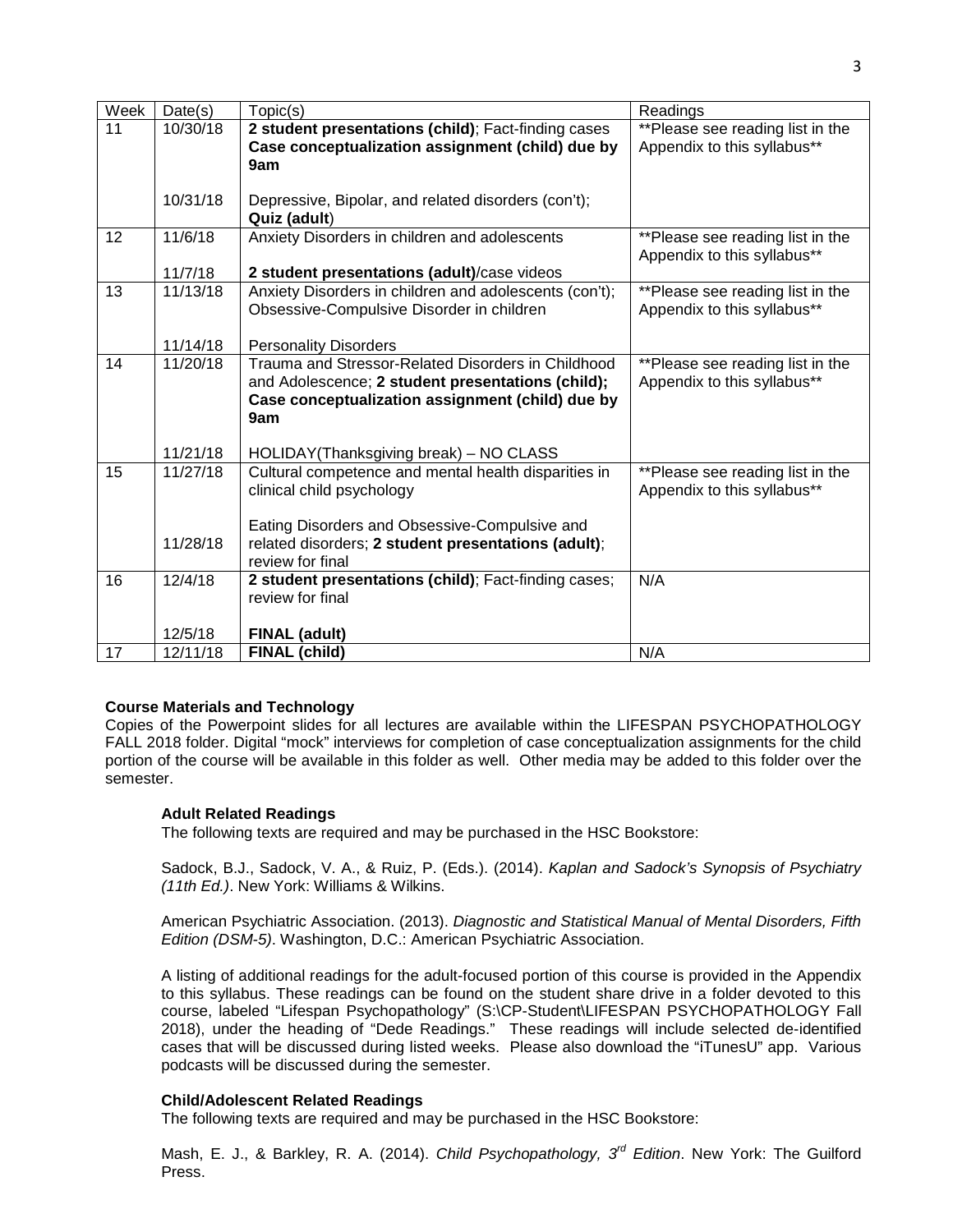American Psychiatric Association. (2013). *Diagnostic and Statistical Manual of Mental Disorders, Fifth Edition (DSM-5)*. Washington, D.C.: American Psychiatric Association.

A listing of additional readings for the child/adolescent portion of this course is provided in the Addendum to this syllabus. These readings can be found on the student share drive in a folder devoted to this course, labeled "Lifespan Psychopathology" (S:\CP-Student\LIFESPAN PSYCHOPATHOLOGY Fall 2018), under the heading of "Wiens Readings."

For technical support for this class, please contact the UF Help Desk at:

- Learning-support@ufl.edu
- (352) 392-HELP select option 2
- <https://lss.at.ufl.edu/help.shtml>

### **ACADEMIC REQUIREMENTS AND GRADING**

### **Assignments**

Students will be required to give two 30 minute presentations (one for the child portion of the course and one for the adult portion of the course) on topics that will be assigned/chosen at the beginning of the semester. Students will partner up in groups of two for their presentations (partners do not need to be the same for the child and adult portions of the course). These presentations can be done using PowerPoint, Prezi, or other presentation methods approved by the instructors. Requirements for presentations will be discussed at the beginning of the course. For the child portion of the course, there will 3 case conceptualization assignments. For these assignments, students will watch a mock interview of a parent (designed to simulate an interview with a parent of a child presenting for assessment), and will answer diagnostic conceptualization questions related to that interview, as well as other questions covering lecture information that may relate to the mock case.

#### **Grading**

Grades will be based on the results of mid-term (adult) and final examinations (adult and child), one quiz in the adult portion of the course, case conceptualizations assignments in the child portion of the course, as well as class presentations in both the adult and child portions of the course. Each of the two presentations will be worth a total of 100 points (Total for the course = 200 points). The 3 child case conceptualization assignments will be worth 20 points each (Total for the course = 60 points). Each of the adult exams will be worth a total of 60 points (Total for the course = 120), and the child final exam will be worth 70-80 points (exams across the course will total 190-200 points). For the adult portion of the course, there will also be one quiz worth 20 points. Grades will be determined by adding points earned across all required elements for the course, and then dividing that number by the total possible points.

| Requirement                      | Due date        | Points                                 |
|----------------------------------|-----------------|----------------------------------------|
| Presentation (child)             | TBA             | 100 points                             |
| Presentation (adult)             | <b>TBA</b>      | 100 points                             |
| Case conceptualization 1 (child) | 09/28/18 by 5pm | 25 points                              |
| Mid-Term (adult)                 | 10/17/18**      | 60 points                              |
| Case conceptualization 2 (child) | 10/30/18 by 9am | 25 points                              |
| Quiz (Adult)                     | 10/31/18        | 20 points                              |
| Case conceptualization 3 (child) | 11/20/18 by 9am | 25 points                              |
| Final Exam (adult)               | 12/05/18        | 60 points                              |
| Final Exam (child - cumulative)  | 12/11/18        | 65 points                              |
|                                  |                 | TOTAL points possible for course = 480 |

*\*\*Tentative date*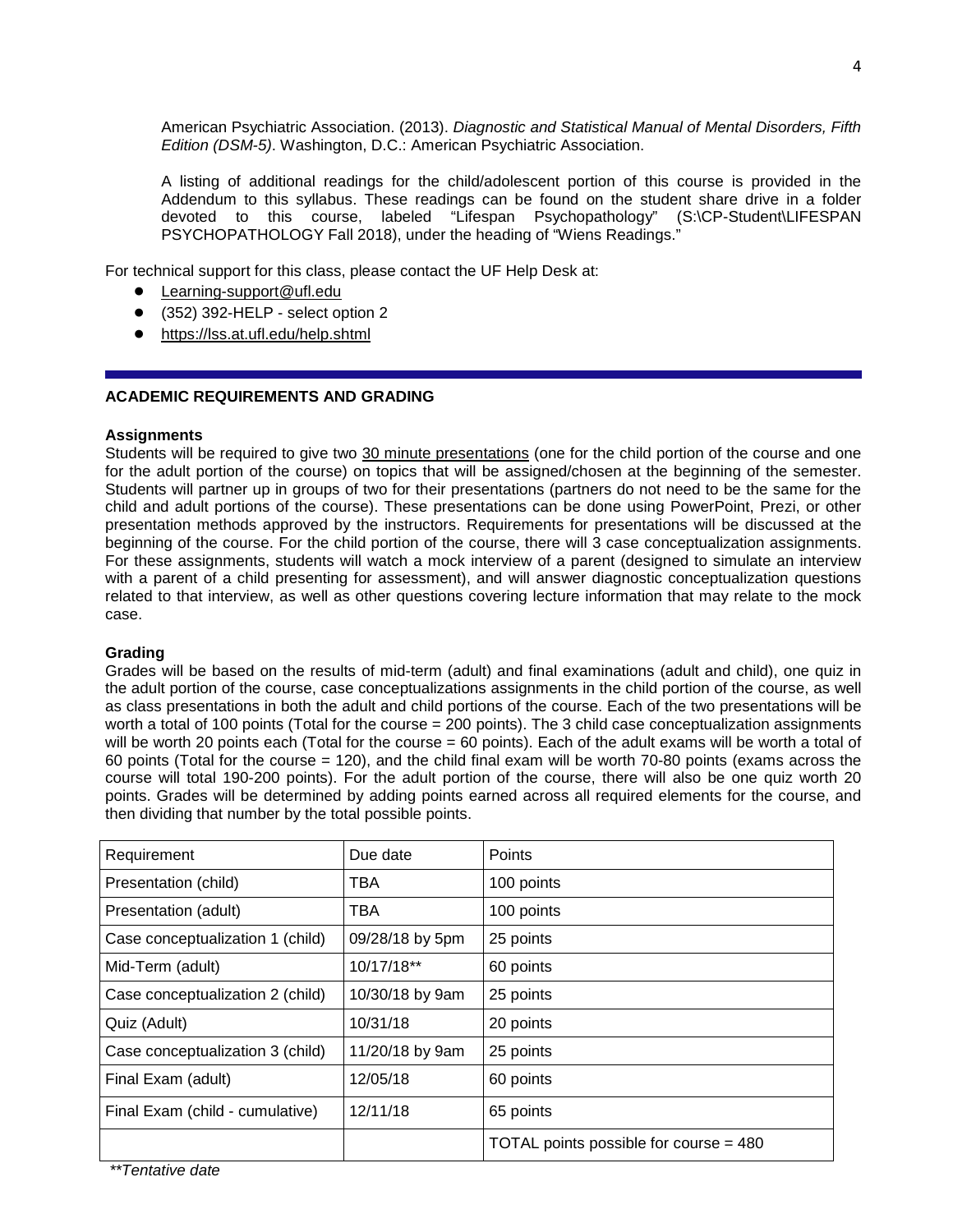Point system used: This is points per assignment. All points will be totaled to calculate a percentage based on the same system listed below.

| <b>Points</b>   | 93- | $90-$        | $87 -$ | 83- | 80- | 77           | 70 | 70- | $67 -$ | 63- | 60- | <b>Below</b> |
|-----------------|-----|--------------|--------|-----|-----|--------------|----|-----|--------|-----|-----|--------------|
| earned          | 100 | 92           | 89     | 86  | 82  | 79           | 76 | 72  | 69     | 66  | 62  | 60           |
| Letter<br>Grade | A   | $\mathsf{A}$ | $B+$   |     | В-  | $\sim$<br>◡┑ |    |     | ∼      | ┕   | −   | -            |

| ∟etter<br>Grade        |     | Δ.   | B+   | В   | в-   | C+   | ◠<br>ັ        | ◠<br>U- | D+   |     | D-   | F<br>► | WF  |     | <b>NG</b> | S-  |
|------------------------|-----|------|------|-----|------|------|---------------|---------|------|-----|------|--------|-----|-----|-----------|-----|
| Grade<br><b>Points</b> | 4.0 | 3.67 | 3.33 | 3.0 | 2.67 | 2.33 | $\sim$<br>2.0 | .67     | 1.33 | 1.0 | 0.67 | 0.0    | 0.0 | 0.0 | v.v       | 0.0 |

For greater detail on the meaning of letter grades and university policies related to them, see the Registrar's Grade Policy regulations at:

<http://catalog.ufl.edu/ugrad/current/regulations/info/grades.aspx>

#### **Exam Policy**

There will be a total of three exams for this course: 1 mid-term (for the Adult portion of the course) and 2 finals (one each for the Child and Adult portions of the course). The point totals for the exams are presented under grading (above). Exams may consist of a mixture of short answer, listing/multiple-choice, and essay questions related to research relevant to various disorders, assessment, diagnostic, treatment, or other issues relevant to a lifespan conceptualization of psychopathology. Exams will be based on information from readings, case examples, classroom video presentations, lectures, and class discussion. Exams will be administered in-class by the instructors.

#### **Policy Related to Make up Exams or Other Work**

Students who must miss class because of conflicting professional or personal commitment must make prior arrangements with the instructor. If an examination or presentation (that the student is scheduled to present) must be missed because of illness, a doctor's note is required. Make-ups for exams will only be allowed in the event of a documented illness and will need to be scheduled with course faculty. "Requirements for class attendance and make-up exams, assignments, and other work in this course are consistent with university policies that can be found in the online catalog at:

https://catalog.ufl.edu/ugrad/current/regulations/info/attendance.aspx."

Any requests for make-ups due to technical issues MUST be accompanied by the ticket number received from LSS when the problem was reported to them. The ticket number will document the time and date of the problem. You MUST e-mail me within 24 hours of the technical difficulty if you wish to request a make-up.

## **Policy Related to Required Class Attendance**

Attendance and active participation in class sessions is required. Attendance is expected as a part of the student's professional training. Students are expected to arrive for class on time and to remain for the full class period. Students needing to miss class should make prior arrangements with the instructor via e-mail.

Excused absences must be consistent with university policies in the Graduate Catalog [\(http://gradcatalog.ufl.edu/content.php?catoid=10&navoid=2020#attendance\)](http://gradcatalog.ufl.edu/content.php?catoid=10&navoid=2020#attendance) and require appropriate documentation. Additional information can be found here: <https://catalog.ufl.edu/ugrad/current/regulations/info/attendance.aspx>

### **Policy Related to Guests Attending Class:**

Only registered students are permitted to attend class. However, we recognize that students who are caretakers may face occasional unexpected challenges creating attendance barriers. Therefore, by exception, a department chair or his or her designee (e.g., instructors) may grant a student permission to bring a guest(s) for a total of two class sessions per semester. This is two sessions total across all courses. No further extensions will be granted. Please note that guests are **not** permitted to attend either cadaver or wet labs. Students are responsible for course material regardless of attendance. For additional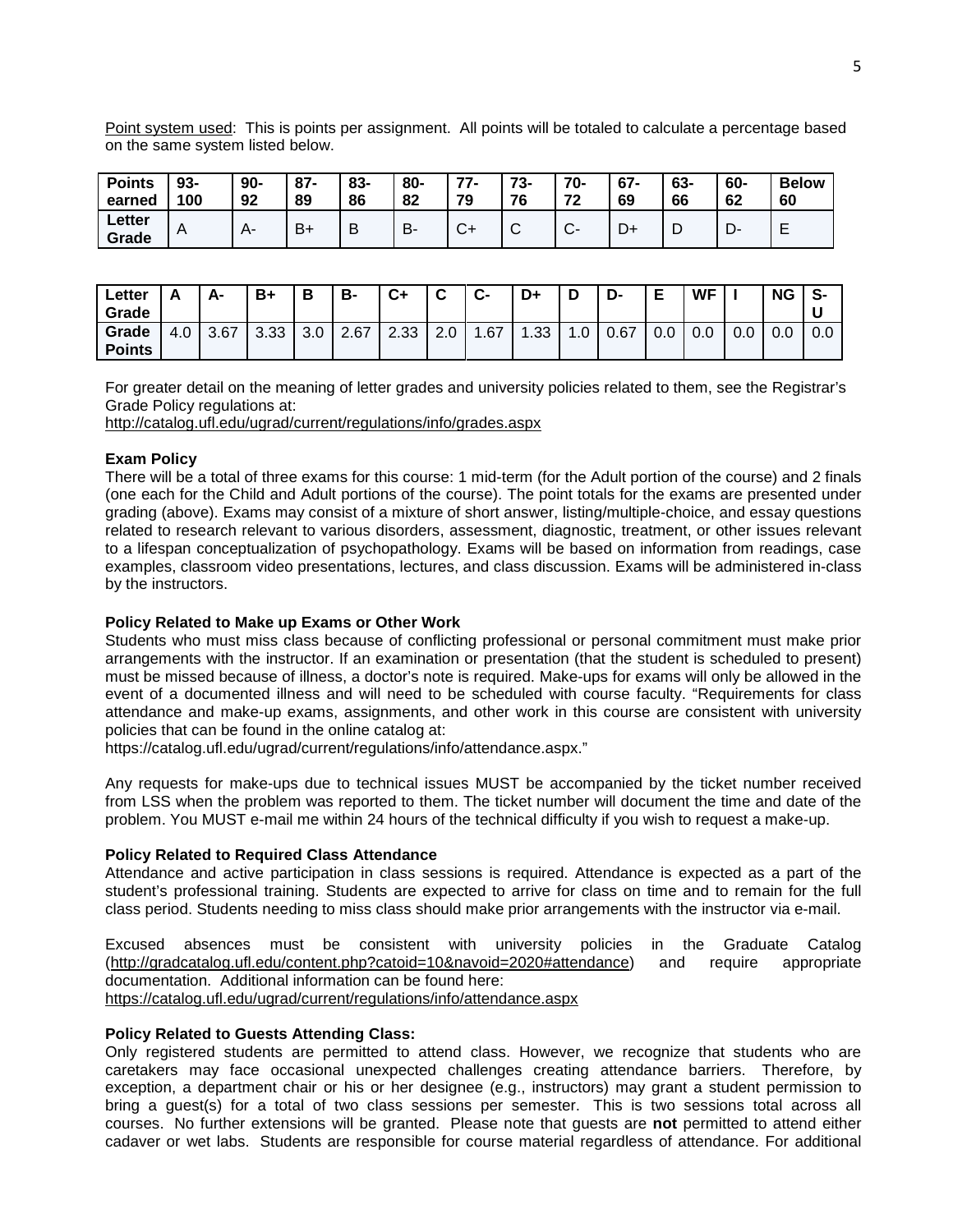information, please review the Classroom Guests of Students policy in its entirety. Link to full policy: <http://facstaff.phhp.ufl.edu/services/resourceguide/getstarted.htm>

## **STUDENT EXPECTATIONS, ROLES, AND OPPORTUNITIES FOR INPUT**

### **Expectations Regarding Course Behavior**

We expect active participation from all students during each class meeting. During lectures and in-class activities, we expect students to be engaged, raise questions, and add comments to help foster understanding and learning of the material. We want to limit distractions to student engagement and participation during class; therefore, we have instituted a policy of no laptop, tablet, or other electronic device use during class unless otherwise instructed. Our decision to limit laptop use is informed by research in this area [e.g., Mueller, P.A., & Oppenheimer, D. M. (2014). The pen is mightier than the keyboard: Advantages of longhand over laptop note taking. *Psychological Science*, *25*, 1159-1168]. We will provide a copy of slides used in our lectures in advance, should you wish to print them out for notetaking. Should you have documented accommodations requiring laptop use, please discuss your accommodations with the instructors.

Please refrain from using I-pods, cell phones or any similar electronic devices during class as it is distracting and inconsiderate of other students and the instructor. Please turn off your cell phone or set it to silent mode when class begins; if you forget and it rings, turn it off without answering. We do not want students utilizing cell phones during class unless there is an urgent issue (i*f you have a special circumstance when contact by cell phone is vital, see the instructor in advance, make sure that you turn the phone to "vibrate," and take the call outside of the classroom so as to not disturb your classmates)*.

Please do not arrive late to class or disrupt the class as it is distracting and inconsiderate of other students and the instructor.

To the extent permitted by facility rules and restrictions, you may bring food and/or beverages to class as long as it does not interfere with your ability to work and/or participate in class and as long as it does not interfere with or your classmates' ability to work and participate in class. You will be expected to clean-up after yourself and dispose of all trash before leaving the classroom.

## **Communication Guidelines**

It is expected that e-mail communications and behavior with course faculty and other students enrolled in the course will be professional and respectful. Per the Clinical and Health Psychology graduate student handbook, it is never appropriate to post information about patients on the internet in any fashion, even if identifying information is not included (this includes any case examples discussed in class).

## **Academic Integrity**

Students are expected to act in accordance with the University of Florida policy on academic integrity. As a student at the University of Florida, you have committed yourself to uphold the Honor Code, which includes the following pledge:

### "**We, the members of the University of Florida community, pledge to hold ourselves and our peers to the highest standards of honesty and integrity**."

You are expected to exhibit behavior consistent with this commitment to the UF academic community, and on all work submitted for credit at the University of Florida, the following pledge is either required or implied:

## **"On my honor, I have neither given nor received unauthorized aid in doing this assignment."**

It is your individual responsibility to know and comply with all university policies and procedures regarding academic integrity and the Student Honor Code. Violations of the Honor Code at the University of Florida will not be tolerated. Violations will be reported to the Dean of Students Office for consideration of disciplinary action. For additional information regarding Academic Integrity, please see Student Conduct and Honor Code or the Graduate Student Website for additional details:

<https://www.dso.ufl.edu/sccr/process/student-conduct-honor-code/>

<http://gradschool.ufl.edu/students/introduction.html>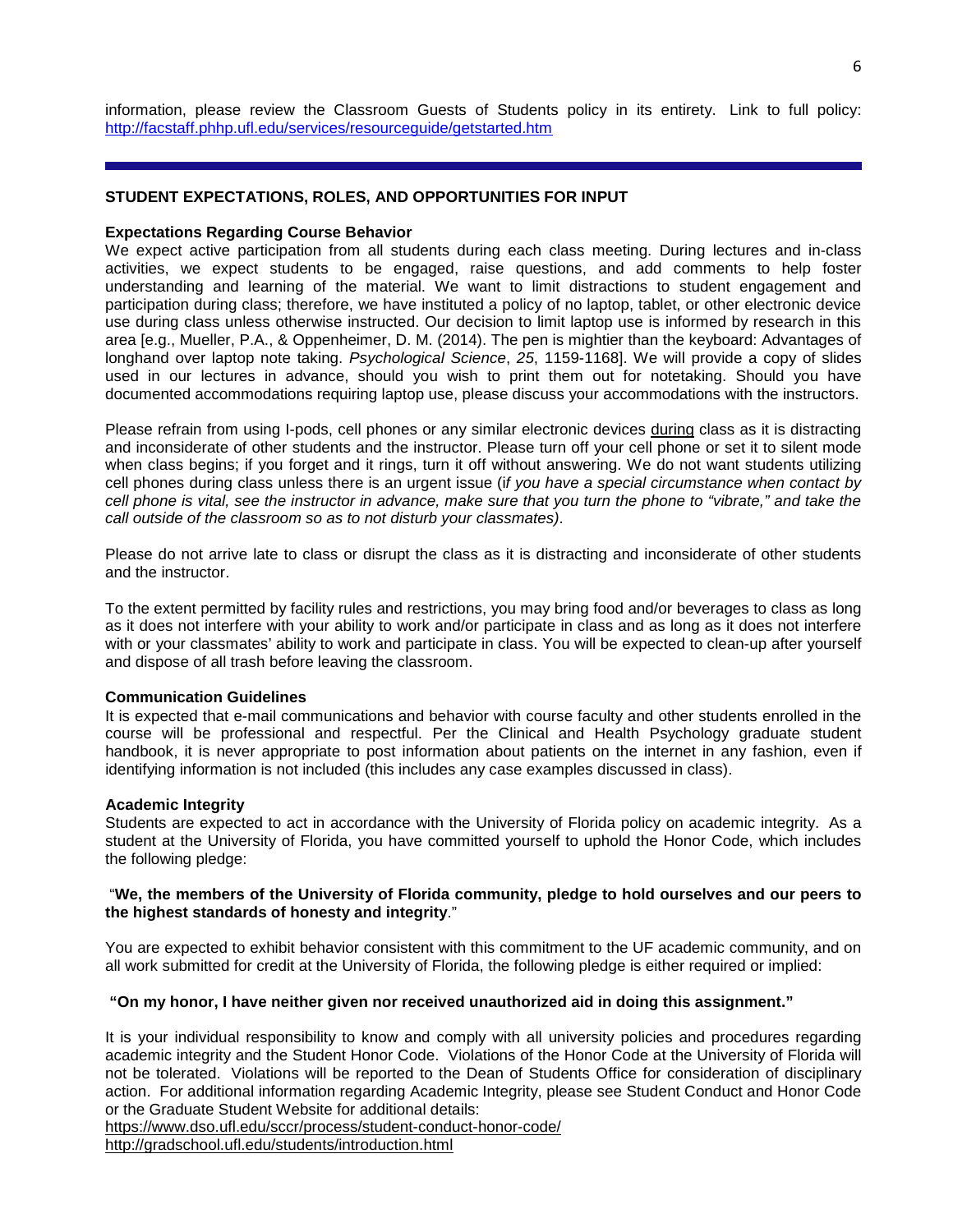## **Online Faculty Course Evaluation Process**

Course evaluations will help to inform improvements and future modifications to the course, and are also used as part of faculty tenure and promotion packets (as such, they may have a direct influence on faculty tenure and promotion). Students are expected to provide feedback on the quality of instruction in this course by completing online evaluations at [https://evaluations.ufl.edu.](https://evaluations.ufl.edu/) Evaluations are typically open during the last two or three weeks of the semester, but students will be given specific times when they are open. Summary results of these assessments are available to students at [https://evaluations.ufl.edu/results/.](https://evaluations.ufl.edu/results/)

## **SUPPORT SERVICES**

## **Accommodations for Students with Disabilities**

If you require classroom accommodation because of a disability, you must register with the Dean of Students Office [http://www.dso.ufl.edu](http://www.dso.ufl.edu/) within the first week of class. The Dean of Students Office will provide documentation of accommodations to you, which you must then give to me as the instructor of the course to receive accommodations. Please make sure you provide this letter to me by the end of the second week of the course. The College is committed to providing reasonable accommodations to assist students in their coursework.

## **Counseling and Student Health**

Students sometimes experience stress from academic expectations and/or personal and interpersonal issues that may interfere with their academic performance. If you find yourself facing issues that have the potential to or are already negatively affecting your coursework, you are encouraged to talk with an instructor and/or seek help through University resources available to you.

- The Counseling and Wellness Center 352-392-1575 offers a variety of support services such as psychological assessment and intervention and assistance for math and test anxiety. Visit their web site for more information: [http://www.counseling.ufl.edu.](http://www.counseling.ufl.edu/) On line and in person assistance is available.
- You Matter We Care website: [http://www.umatter.ufl.edu/.](http://www.umatter.ufl.edu/) If you are feeling overwhelmed or stressed, you can reach out for help through the You Matter We Care website, which is staffed by Dean of Students and Counseling Center personnel.
- The Student Health Care Center at Shands is a satellite clinic of the main Student Health Care Center located on Fletcher Drive on campus. Student Health at Shands offers a variety of clinical services. The clinic is located on the second floor of the Dental Tower in the Health Science Center. For more information, contact the clinic at 392-0627 or check out the web site at: <https://shcc.ufl.edu/>
- Crisis intervention is always available 24/7 from: Alachua County Crisis Center: (352) 264-6789 <http://www.alachuacounty.us/DEPTS/CSS/CRISISCENTER/Pages/CrisisCenter.aspx>

**Do not wait until you reach a crisis to come in and talk with us. We have helped many students through stressful situations impacting their academic performance. You are not alone so do not be afraid to ask for assistance.**

## **Inclusive Learning Environment**

Public health and health professions are based on the belief in human dignity and on respect for the individual. As we share our personal beliefs inside or outside of the classroom, it is always with the understanding that we value and respect diversity of background, experience, and opinion, where every individual feels valued. We believe in, and promote, openness and tolerance of differences in ethnicity and culture, and we respect differing personal, spiritual, religious and political values. We further believe that celebrating such diversity enriches the quality of the educational experiences we provide our students and enhances our own personal and professional relationships. We embrace The University of Florida's Non-Discrimination Policy, which reads, "The University shall actively promote equal opportunity policies and practices conforming to laws against discrimination. The University is committed to non-discrimination with respect to race, creed, color, religion, age, disability, sex, sexual orientation, gender identity and expression, marital status, national origin, political opinions or affiliations, genetic information and veteran status as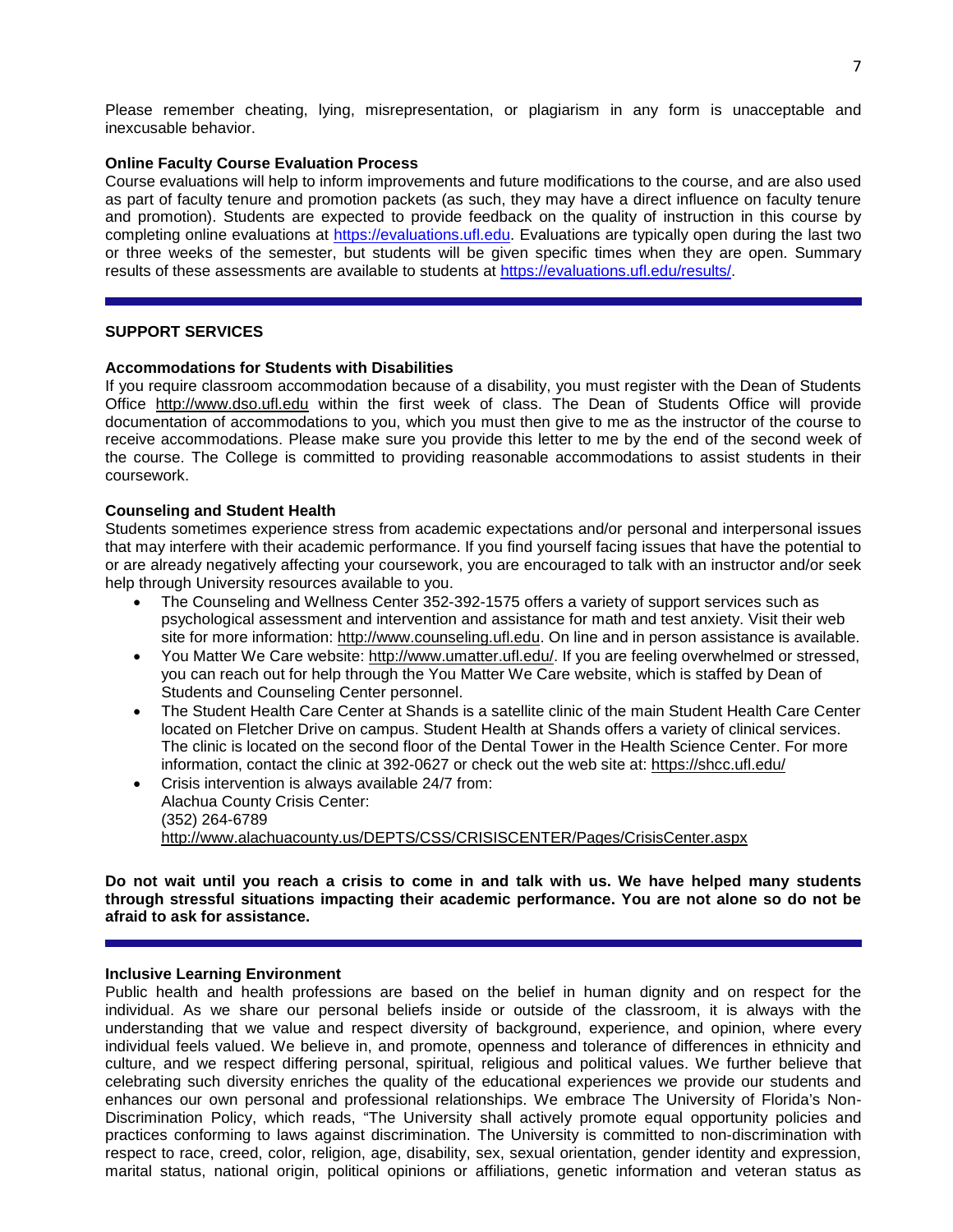protected under the Vietnam Era Veterans' Readjustment Assistance Act." If you have questions or concerns about your rights and responsibilities for inclusive learning environment, please see your instructor or refer to the Office of Multicultural & Diversity Affairs website: [www.multicultural.ufl.edu](http://www.multicultural.ufl.edu/)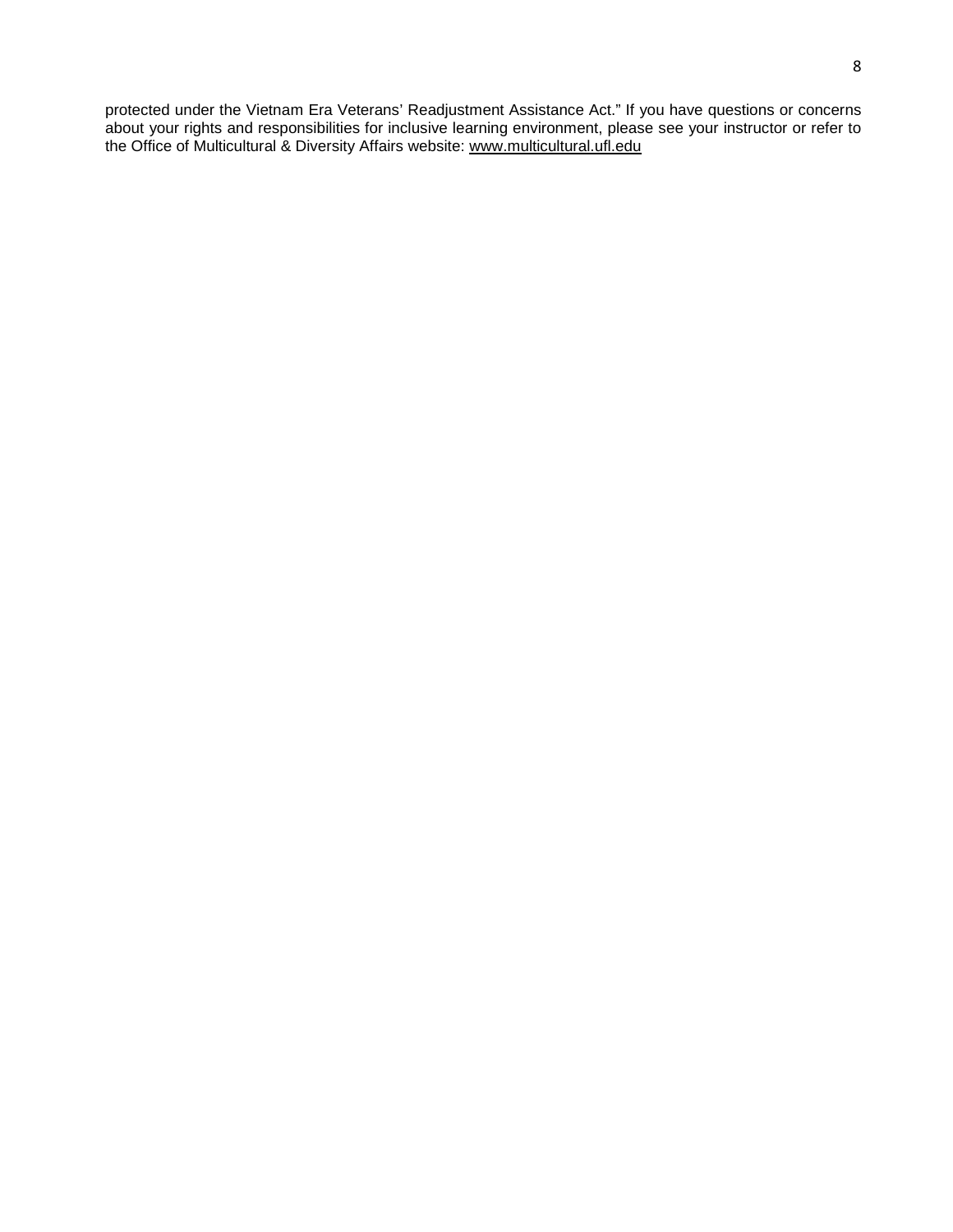## **Appendix – Course Readings**

## **Required Adult Psychopathology Readings**

## **Introduction: Life Span issues in Psychopathology, Diagnosis and Classification – Week 1** Gottesman, I. (2001). Psychopathology through a life span-genetic prism. American Psychologist, 56 (11), 867 - 878.

Achenbach, T.M. & Rescorla, L.A. (2006). Developmental issues in assessment, taxonomy, and diagnosis of psychopathology. In D. Chicchetti and D. Cohen (Eds.) Developmental Psychopathology, Volume 1: Theory and Method ( $2^{nd}$  Edition), Hoboken, NJ, Wiley, 139 – 180.

Youngstrom, E. (2008). Evidence-based strategies for the assessment of developmental psychopathology: measuring prediction, prescription, and process. In E.W. Craighead, D.J. Miklowitz, & L.W. Craighead (Eds.), Psychopathology: History, diagnosis, and empirical foundations. Hoboken, NJ: Wiley.

## **Neurocognitive Disorders – Week 3**

Collins, M., Grindell, S., Lovell, M.R., Dede, D.E, Moser, D.J., Phalin, B.R., Nogle, S., Wasik, M., Cordry, D., Daugherty, M.K., Sears, S.F., Nicolette, G., Indelicato, P. & McKeag., D.B. (1999) Relationship between concussion and neuropsychological performance in college football players. JAMA, 282: 964-970.

Roman, G.C., Sachdev, P., Royal, D.R., Bullock, R.A., Orgogozo, J., Lopea-Pousa, S., Arizaga, R., and Wallin, A. (2004). Vascular cognitive disorder: a new diagnostic category updating vascular cognitive impairment and vascular dementia. Journal of Neurological Sciences, 226: 81-87.

Satz, P. (1993). Brain reserve capacity on symptom onset after brain injury: A formulation and review of evidence for threshold theory. Neuropsychology, 7: 273-295.

## **Substance-Related and Addictive Disorders - Week 5**

Mintzer, M.Z., Copersino, M.L. and Stitzer, M.L. (2005). Opiod abuse and cognitive performance. Drug and Alcohol Dependence, 78: 225-230.

## **Depressive and Bipolar Disorders – Weeks 10 and 11**

Baune, B. T., Suslow, T., Arolt., V. and Berger, K. (2007). The relationship between psychological dimensions of depressive symptoms and cognitive functioning in the elderly: The MEMO-Study. Journal of Psychiatric Research, 41: 247-254.

Miklowitz, D.J. and Cicchetti, D. (2006). Toward a life span developmental psychopathology perspective on bipolar disorder. Development and psychopathology, 18, 935 – 938.

See "Tyson" PDF and de-identified report (July 2014)

# **Required Child/Adolescent Psychopathology Readings**

# **Development and Risk Factors in Psychopathology – Week 2**

Troller-Renfree, S., & Fox, N. A. (2017). Sensitive Periods in Development: Implications for Risk and Resilience. In J. L. Luby (Ed.) *Handbook of Preschool Mental Health (2nd Ed)* (pp. 3-26). New York: Guilford Press.

Navsaria, N., Gilbert, K., Lenze, S. N., & Whalen, D. J. (2017). Effects of Early Environment and Caregiving: Risk and Protective Factors in Developmental Psychopathology. In J. L. Luby (Ed.) *Handbook of Preschool Mental Health (2nd Ed)* (pp. 27-72). New York: Guilford Press.

**Autism Spectrum Disorder and Intellectual Disabilities – Weeks 3 and 4**

DSM-5 section on Autism Spectrum Disorder (pages 50-59)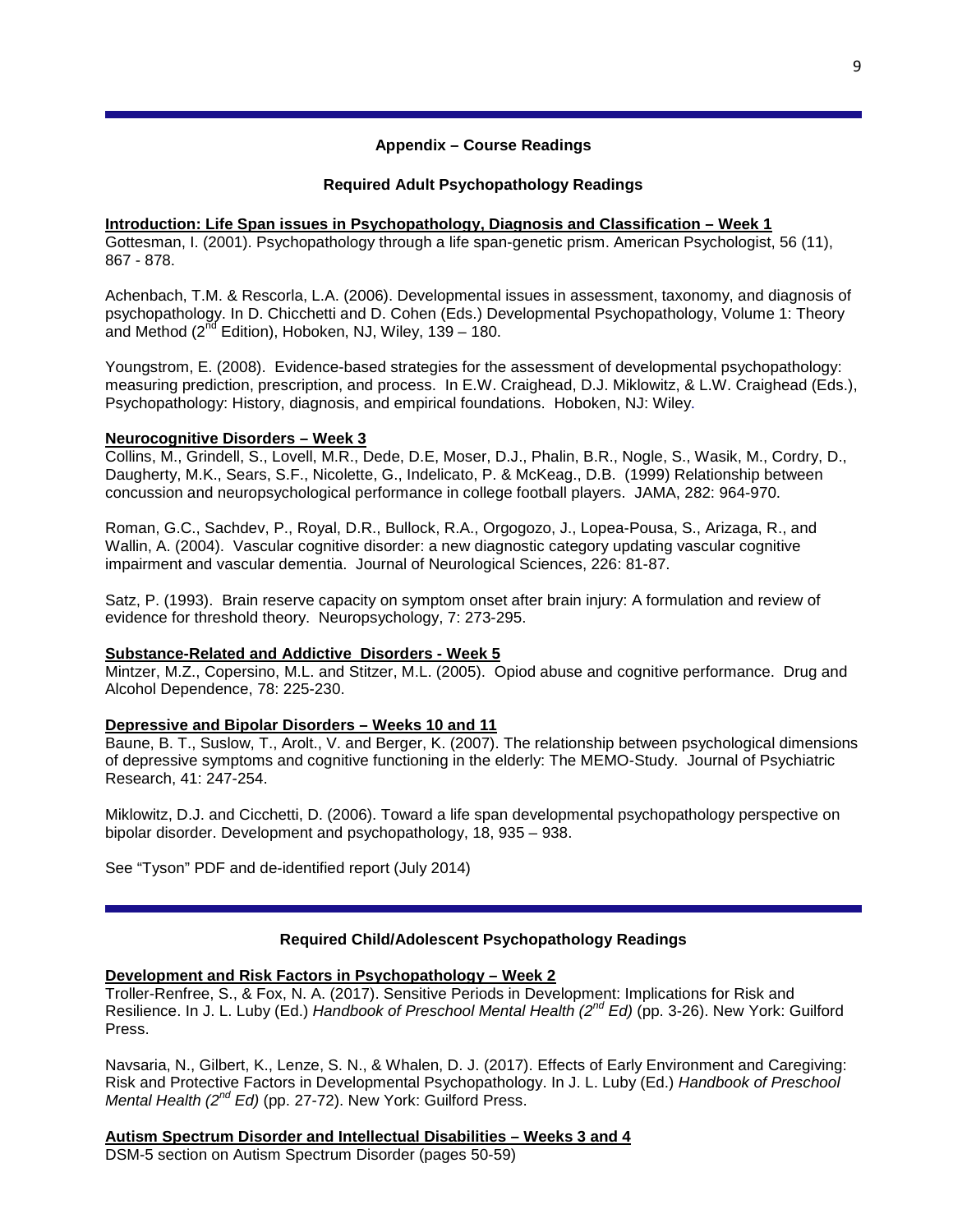Child Psychopathology Textbook – Chapter 11 (Autism Spectrum Disorder), Chapter 13 (Intellectual Disability)

### **Attention Deficit Hyperactivity Disorder – Weeks 5 and 6**

DSM-5 sections on ADHD (pages 59-66)

Child Psychopathology Textbook – Chapter 2 (Attention-Deficit/Hyperactivity Disorder)

### **Learning Disorders, Tic Disorders – Week 6**

DSM-5 sections Learning Disorders (pages 66 to 74), and Tic Disorders (pages 81-85)

Child Psychopathology Textbook – Chapter 14 (Learning Disabilities), Chapter 9 (Obsessive-Compulsive Spectrum Disorders – section on Tic Disorders)

Murphy, T. K., Lewin, A. B., Storch, E. A., Stock, S., & AACAP-CQI. (2013). Practice parameter for the assessment and treatment of children and adolescents with tic disorders. *Journal of the American Academy of Child and Adolescent Psychiatry, 52*, 1341-1359.

Hosp, J. L., Huddle, S., Ford, J. W., & Hensley, K. (2016). Learning disabilities/special education. In S. R. Jimerson, M. K. Burns, & A. M. VanDerHeyden (Eds.), *Handbook of Response to Intervention: The Science and Practice of Multi-Tiered Systems of Support (2nd Ed)* (pp. 43-58). New York: Springer.

Miciak, J., Fletcher, J. M., & Stuebing, K. K. (2016). Accuracy and validity of methods for identifying learning disabilities in a response-to-intervention service delivery framework. In S. R. Jimerson, M. K. Burns, & A. M. VanDerHeyden (Eds.), *Handbook of Response to Intervention: The Science and Practice of Multi-Tiered Systems of Support (2nd Ed)* (pp. 421-440). New York: Springer.

## **Oppositional Defiant/Conduct Disorder – Week 7**

DSM-5 sections on ODD (pages 462-466) and CD (pages 469-476)

Child Psychopathology Textbook – Chapter 3 (Conduct and Oppositional Defiant Disorders)

## **Adolescent Substance Use – Week 8**

Child Psychopathology Textbook – Chapter 4 (Adolescent Substance Use Disorders)

**Elimination Disorders: Enuresis and Encopresis; Overview of Pediatric Psychology – Week 9**  DSM-5 section on Elimination Disorders (355-360)

Fritz, G., Rockney, R., et al. (2004). Summary of the practice parameters for the assessment and treatment of children and adolescents with enuresis. *Journal of the American Academy of Child and Adolescent Psychiatry, 43*, 123-125.

Shepard, J. A., & Cox, D. J. (2017). Elimination disorders: Enuresis and encopresis. In M. C. Roberts & R. G. Steel (Eds.), *Handbook of Pediatric Psychology (5th Ed)* (pp. 442-451). New York: Guilford Press.

Wassom, M. C., & Christophersen, E. R. (2014). A clinical application of evidence-based treatments in pediatric functional constipation and incontinence. *Clinical Practice in Pediatric Psychology*, *2*, 294-311.

Chapter 19 (Health-Related and Somatic Symptom Disorders)

## **Child/Adolescent Mood Disorders – Weeks 10 and 11**

DSM-5 section on Disruptive Mood Dysregulation Disorder (pages 156-160); sections on Bipolar I and II disorders (pages 123-139), Major Depressive Disorder (pages 160-168), and Persistent Depressive Disorder (pages 168-171)

Child Psychopathology Textbook – Chapter 4 (Child and Adolescent Depression), Chapter 6 (Pediatric Bipolar Disorder)

Lochman, J. A., et al. (2015). An empirically based alternative to DSM-5's disruptive mood dysregulation disorder for ICD-11. *World Psychiatry*, *14*, 30-33.